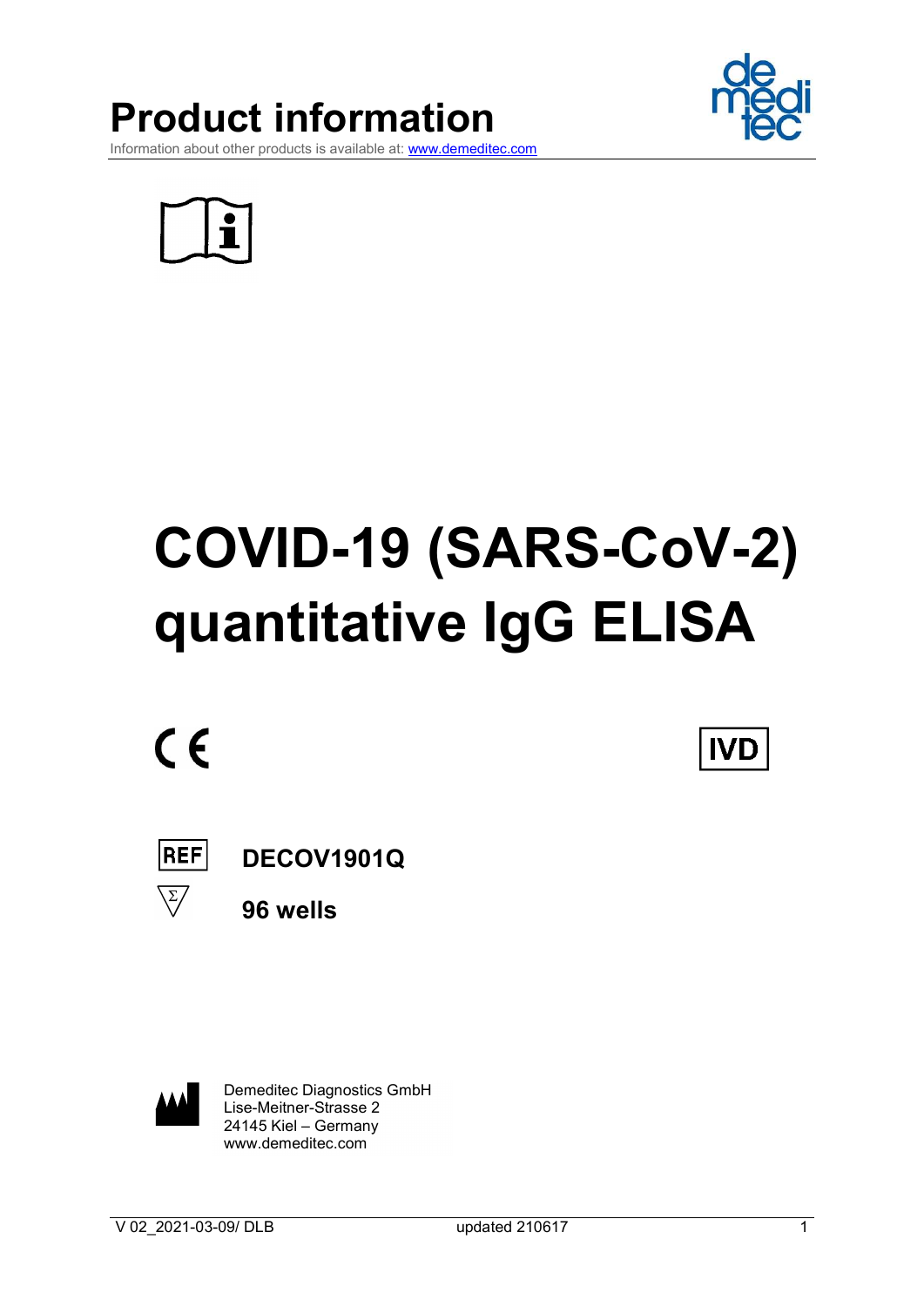# **CONTENTS**

| <b>INTRODUCTION</b>                  | 3                                                                                                              |
|--------------------------------------|----------------------------------------------------------------------------------------------------------------|
| INTENDED USE                         | 3                                                                                                              |
| PRINCIPLE OF THE ASSAY               | 4                                                                                                              |
| <b>MATERIALS</b>                     | 4                                                                                                              |
| STABILITY AND STORAGE                | 5                                                                                                              |
| <b>REAGENT PREPARATION</b>           | 5                                                                                                              |
| SAMPLE COLLECTION AND PREPARATION    | 6                                                                                                              |
| ASSAY PROCEDURE                      | 6                                                                                                              |
| <b>RESULTS</b>                       | 7                                                                                                              |
| SPECIFIC PERFORMANCE CHARACTERISTICS | 8                                                                                                              |
| LIMITATIONS OF THE PROCEDURE         | 10                                                                                                             |
| PRECAUTIONS AND WARNINGS             | 11                                                                                                             |
|                                      | 12                                                                                                             |
|                                      | 12                                                                                                             |
|                                      | 13                                                                                                             |
|                                      | 16                                                                                                             |
|                                      | <b>BIBLIOGRAPHY</b><br><b>ABBREVIATIONS</b><br>SUMMARY OF TEST PROCEDURE<br>SYMBOLS USED WITH DEMEDITEC ASSAYS |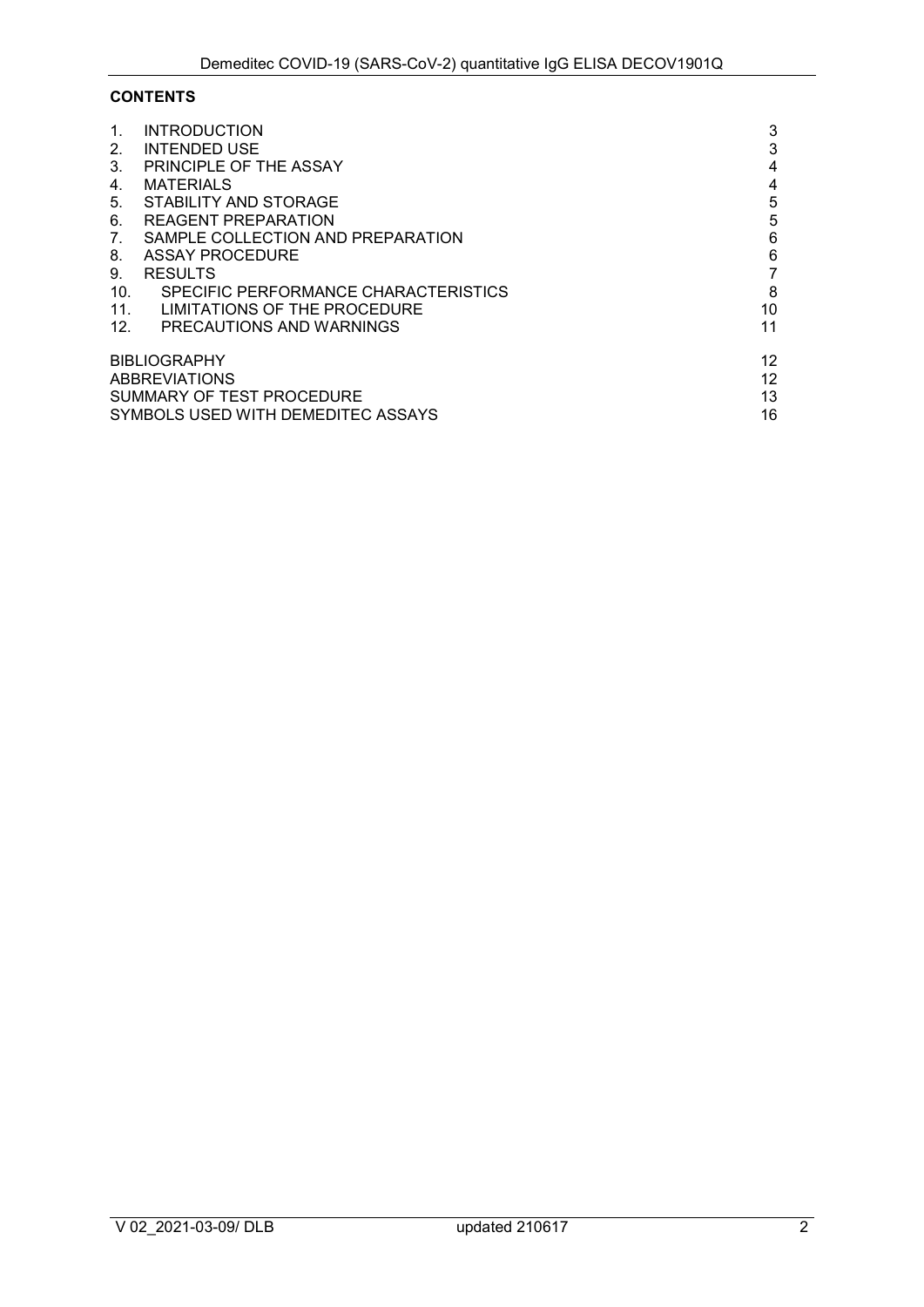## 1. INTRODUCTION

End of 2019, a novel respiratory disease emerged in the city of Wuhan, Hubei Province of the People's Republic of China, and soon spread rapidly within the country and worldwide. The causative agent was identified as severe acute respiratory syndrome coronavirus 2 (SARS-CoV-2). SARS-CoV-2 (2019 nCoV), like the closely related SARS coronavirus (SARS-CoV), belongs to the genus Betacoronavirus within the family of coronaviruses. The zoonotic reservoir of the virus appears to be bats. Coronaviruses are enveloped, positive single‐stranded large RNA viruses that infect humans, but also a wide range of animals. The common human coronaviruses NL63, 229E, OC43 and HKU1 are widespread especially throughout the winter months. They are responsible for up to one third of all acute respiratory diseases, typically with mild symptoms (common cold). More than 80 % of the adult population have antibodies against human coronaviruses. The immunity from previous infections lasts only for a short period of time. Therefore, reinfections with the same pathogen are possible just after one year. SARS-CoV-2 is predominantly transmitted by droplet infection via coughing or sneezing and through close contact with infected patients. In theory, smear infection and infection through the conjunctiva of the eyes are also possible. The incubation period is in the median 5–6 days (and up to 14 days maximum). The clinical manifestations of SARS‐CoV‐2‐related COVID-19 disease include fever, cough, respiratory problems and fatigue. In most patients the infection manifests with symptoms of a mild febrile illness with irregular lung infiltrates. The initial clinical sign of COVID‐19 which allowed case detection was pneumonia. But it turned out that the course of the disease is non-specific and varies widely, from asymptomatic courses to severe pneumonia with lung failure and death. Although severe courses of the disease also occur in younger patients and people without previous illness, the following groups of people have an increased risk of serious forms of the disease: elderly people (with a steadily increasing risk from around 50-60 years of age), smokers and people with certain diseases of the cardiovascular system or the lungs, patients with chronic liver diseases, diabetes mellitus, cancer, or patients with a weakened immune system (e.g. due to immune deficiencies or by taking drugs that suppress the immune system). Treatment focuses on supportive measures depending on the severity of the clinical picture (e.g. oxygen administration, fluid balance management, etc.) as well as the treatment of relevant underlying diseases. Various specific therapeutic approaches (directly antiviral effective, immunomodulatory effective) have been and are being investigated in studies during the course of the SARS-CoV-2 pandemic. The SARS-CoV-2 surface spike glycoprotein (S) is an important target for prophylactic measures because it is critical in the viral life cycle and is the primary target of neutralizing antibodies. Therefore, the trimeric spike protein is the focus of most vaccine design and development efforts.

| <b>Species</b>                                                          | <b>Disease</b> | Symptoms e.g.                                                                                                                                                     | <b>Transmission route</b>                                                                                                                               |
|-------------------------------------------------------------------------|----------------|-------------------------------------------------------------------------------------------------------------------------------------------------------------------|---------------------------------------------------------------------------------------------------------------------------------------------------------|
| SARS-CoV-2<br>(severe acute res-<br>piratory syndrome<br>coronavirus 2) | COVID-19       | the course of the disease is<br>unspecific, diverse and var-<br>ies greatly, from asympto-<br>matic courses to severe<br>pneumonia with lung failure<br>and death | primary mode of transmission:<br>droplet infection;<br>smear infections and infections<br>via the conjunctiva of the eyes<br>are theoretically possible |

Infection or presence of pathogen may be identified by:

- Nucleic acid testing (NAT): e.g. RT-PCR
- Serology: detection of antibodies by e.g. ELISA

## 2. INTENDED USE

The test is designed for the quantitative and qualitative detection of specific IgG-class antibodies to the spike protein of SARS-CoV-2 (severe acute respiratory syndrome coronavirus 2) in human serum (venous, capillary) or plasma (citrate, heparin, EDTA). It is intended to aid in the diagnosis of patients suspected of having COVID-19 disease or asymptomatic infection with SARS-CoV-2, to monitor antibody levels during and after a COVID-19 disease, and to determine antibody levels before and after a COVID-19 vaccination.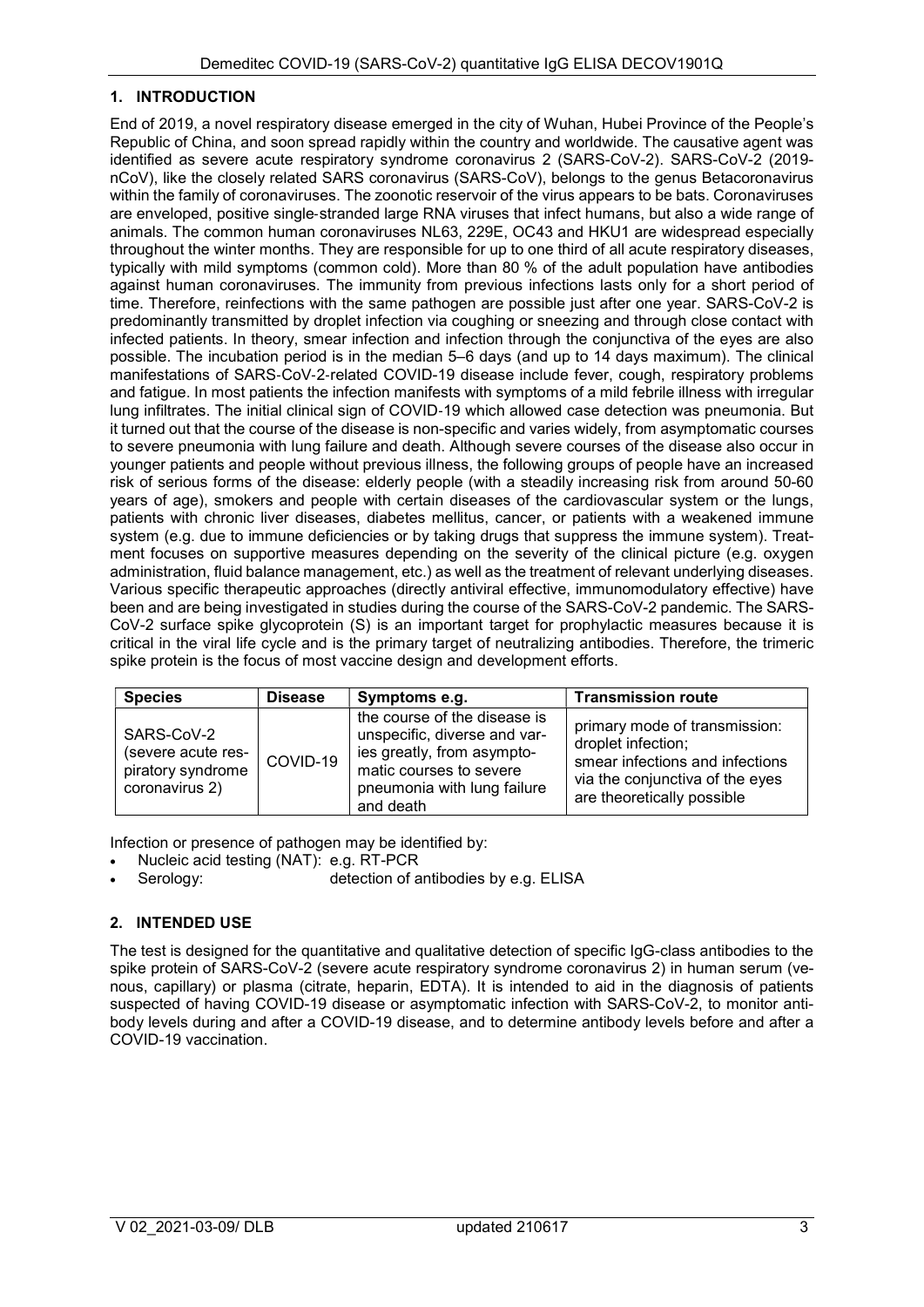#### 3. PRINCIPLE OF THE ASSAY

The quantitative or qualitative immunoenzymatic determination of specific antibodies is based on the ELISA (Enzyme-linked Immunosorbent Assay) technique. Microtiterplates are coated with specific antigens to bind corresponding antibodies of the sample. After washing the wells to remove all unbound sample material a horseradish peroxidase (HRP) labelled conjugate is added. This conjugate binds to the captured antibodies. In a second washing step unbound conjugate is removed. The immune complex formed by the bound conjugate is visualized by adding Tetramethylbenzidine (TMB) substrate which gives a blue reaction product. The intensity of this product is proportional to the amount of specific antibodies in the sample. Acidic stopping solution is added to stop the reaction. This produces a yellow endpoint colour. Absorbance at 450/620 nm is read using an ELISA Microtiterplate reader.

## 4. MATERIALS

## 4.1. Reagents supplied

- 1. SORB MT Microtiterplate: 12 break apart 8-well snap-off strips coated with trimeric SARS-CoV-2 Spike antigen (derived from human cell culture); in resealable aluminium foil.
- 2. **SAM DIL Sample Dilution Buffer:** 2 bottles, each containing 50 mL phosphate buffer (10 mM) for sample dilution, with Tween 20; pH 7.2  $\pm$  0.2; coloured blue; ready to use; blue cap;  $\leq$  0.0015 % (v/v) CMIT/MIT (3:1).
- 3. **STOP SOLN Stopping Solution:** 1 bottle containing 7.5 mL citric acid (1 M);  $\lt$  1 % hydrochloric  $\overline{\text{acid}}$ ;  $\leq$  2 % sulfuric acid; pH  $\leq$  1.2; ready to use; red cap.
- 4. WASH SOLN 20x Washing Buffer (20x conc.): 1 bottle containing 50 mL of a 20-fold concentrated phosphate buffer (0.16 M); pH 7.0 – 7.5; for washing the wells; white cap;  $\leq 0.0015$  % (v/v) CMIT/MIT (3:1).
- 5. **ENZ CONJ Conjugate:** 1 bottle containing 13.5 mL of peroxidase labelled antibody to human IgG in buffer solution; with protein stabilizer; coloured green; ready to use; green cap;  $\leq 0.0015$  % (v/v) CMIT/MIT (3:1).
- 6. SUB TMB TMB Substrate Solution: 1 bottle containing 13.5 mL 3,3',5,5'-tetramethylbenzidine (TMB) solution; ready to use; black cap.
- 7.  $\overline{CAL}$   $\overline{1}$   $\overline{5}$  Standards: 5 vials, each containing 2 mL standard; ready to use.
	- a.  $\overline{CAL}$  1 light pink cap
	- b. **CAL 2** light blue cap
	- c. **CAL<sup>3</sup>** blue cap
	- d.  **dark blue cap**
	- e. CAL 5 red cap

For the concentrations of  $\overline{CAL} \overline{A} - \overline{5}$  in AU/mL and their correlation to the "First WHO International Standard for anti-SARS-CoV-2 immunoglobulin (human)" NIBSC code: 20/136, of the National Institute for Biological Standards and Control (NIBSC), Potters Bar, UK, please refer to the QC certificate. CAL # Lot-specific Standard for Cut-off calculation.

- 8. **CONTROL 2 Negative Control:** 1 vial containing 2 mL control; ready to use; light green cap. Concentration and target range are indicated on the QC certificate.
- 9. CONTROL 1 Positive Control: 1 vial containing 2 mL control; ready to use; green cap. Concentration and target range are indicated on the QC certificate.

For hazard and precautionary statements see 12.1

For potential hazardous substances please check the safety data sheet.

# 4.2. Materials supplied

- 3 Cover foils
- 1 Instruction for use (IFU)
- QC certificate with information on  $\overline{CAL}$  and concentrations and target values of  $\overline{CAL}$   $\overline{1}$   $\overline{5}$  and  $\overline{CONTROL}$  $182$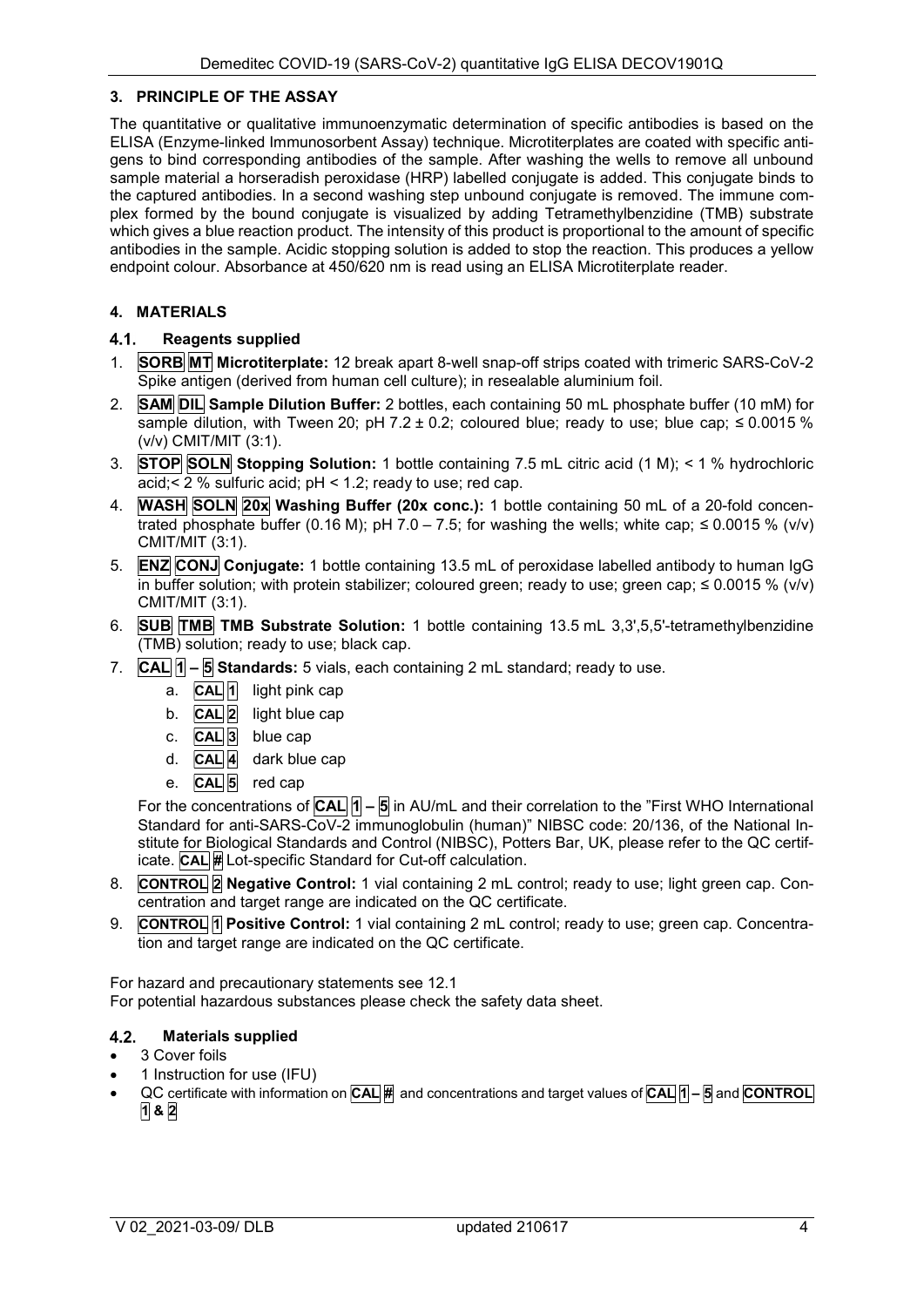## 4.3. Materials and Equipment needed

- ELISA Microtiterplate reader, equipped for the measurement of absorbance at 450/620 nm (reference wavelength 620 – 690 nm)
- $\bullet$  Incubator 37  $\degree$ C
- Cover for ELISA plates (as alternative to cover foil)
- Manual or automatic equipment for rinsing Microtiterplates
- Pipettes to deliver volumes between 10 and 1000 µL
- Vortex tube mixer
- Distilled water
- Disposable tubes
- Timer

## 5. STABILITY AND STORAGE

Store kit and all components at 2...8 °C when not in use.

- The shelf life of the unopened kit is stated on the kit box and on the QC certificate.
- The shelf life of the individual unopened components is indicated on the respective label.
- Store the  $ENZ$  CONJ and the SUB TMB in the dark.
- Withdraw only required volumes of reagents and do not return excess amounts to the respective container.

|                      | <b>After first opening</b>                       |                   |  |  |  |  |
|----------------------|--------------------------------------------------|-------------------|--|--|--|--|
| <b>Component</b>     | <b>Storage</b>                                   | <b>Shelf Life</b> |  |  |  |  |
| <b>SORB</b> MT       | 28 °C (store in the supplied bag with desiccant) |                   |  |  |  |  |
| $ CONTROL 1 $ & 2    |                                                  |                   |  |  |  |  |
| $ CAL$  1            | $2.8^{\circ}$ C                                  | 3 months          |  |  |  |  |
| <b>SAM DIL</b>       |                                                  |                   |  |  |  |  |
| <b>STOP SOLN</b>     |                                                  |                   |  |  |  |  |
| <b>ENZ CONJ</b>      |                                                  |                   |  |  |  |  |
| <b>SUB TMB</b>       | 2 $8 °C$ (protect from light)                    |                   |  |  |  |  |
| <b>WASH SOLN 20x</b> | $28$ °C                                          | 3 months          |  |  |  |  |
|                      | 225 °C Final Dilution (ready to use)             | 4 weeks           |  |  |  |  |

## 6. REAGENT PREPARATION

It is very important to bring all reagents and samples to room temperature (20...25 °C) and mix them before starting the test run!

## 6.1. Microtiterplate

The break-apart snap-off strips are coated with trimeric SARS-CoV-2 Spike antigen. Immediately after removal of the strips, the remaining strips should be resealed in the aluminium foil along with the desiccant supplied and stored at 2...8 °C.

## Washing Buffer (20x conc.)

Fill up **WASH** SOLN 20x (50 mL) to 1 L with distilled water to the final dilution of 1:20 (1+19). If the concentrate crystallizes, bring it to room temperature (20…25 °C) before diluting and only then dilute it. Mix the ready to use Washing Solution thoroughly before use.

## 6.3. TMB Substrate Solution

The reagent is ready to use and has to be stored at 2...8 °C, away from the light. The solution should be colourless. If the substrate turns into blue, it may have become contaminated and should be discarded.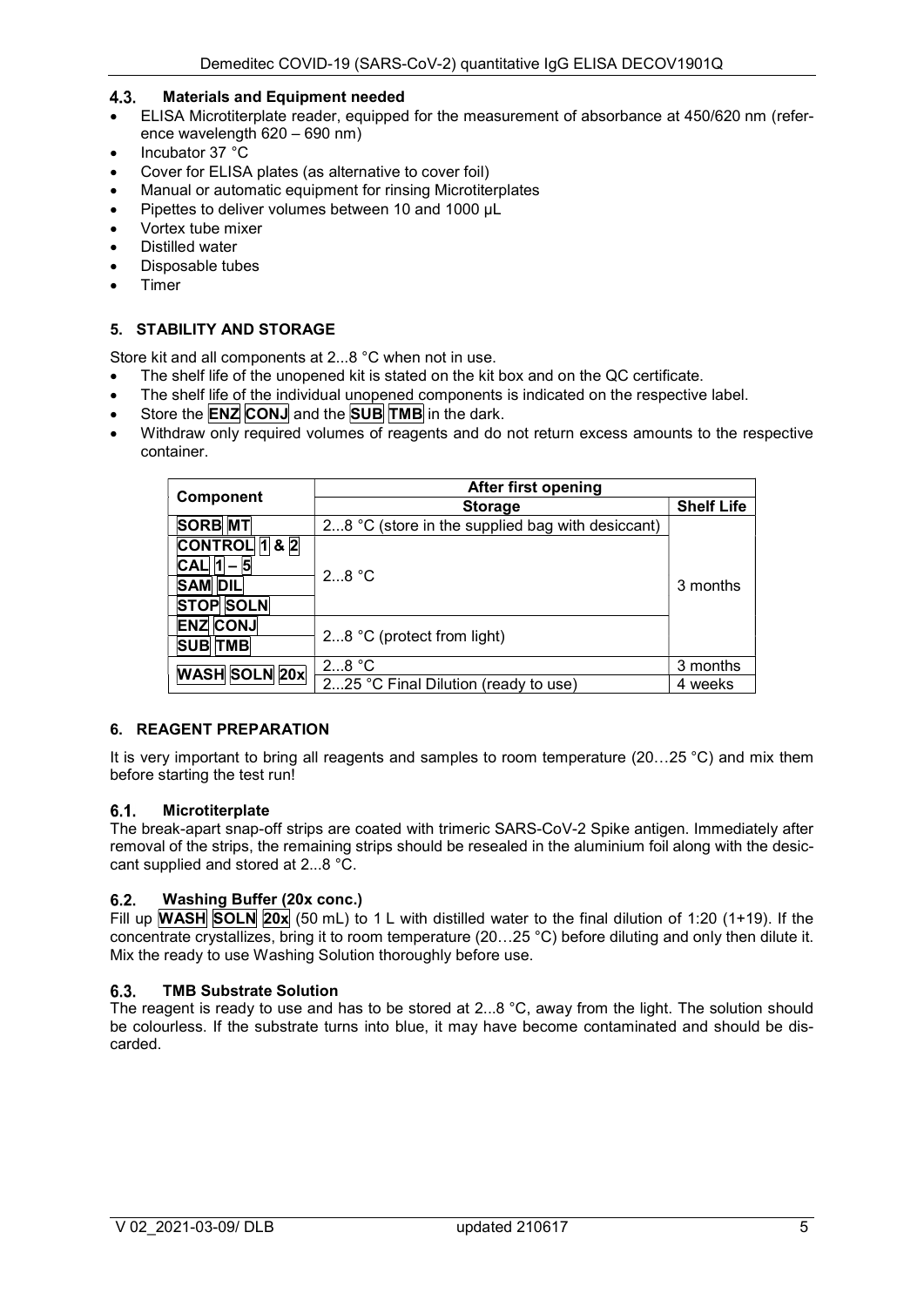## 7. SAMPLE COLLECTION AND PREPARATION

Use human serum or plasma (citrate, heparin, EDTA) samples derived from venous blood (for further sample material refer to 7.1. Additional Sample Material) with this assay. If the assay is performed within 5 days after sample collection, the samples should be kept at 2...8 °C; otherwise they should be aliquoted and stored deep-frozen (-70...-20 °C). If samples are stored frozen, mix thawed samples well before testing. Avoid repeated freezing and thawing. Heat inactivation of samples is not recommended.

#### 7.1. Additional Sample Material

Serum obtained from capillary blood e.g. from the fingertip, collected and processed using the Sarstedt Microvette® 100 Serum (product number 20.1308) device is also suitable as sample material. Important: Do not use whole blood directly with the test!

#### 7.2. Sample Dilution

Before assaying, all samples should be diluted 1+100 with **SAM DIL**. Dispense 10 µL sample and 1 mL **SAM DIL** into tubes to obtain a 1+100 dilution and thoroughly mix with a Vortex.

## 8. ASSAY PROCEDURE

Please read the instruction for use carefully **before** performing the assay. Result reliability depends on strict adherence to the instruction for use as described. The following test procedure is only validated for manual procedure. Pay attention to chapter 12. Prior to commencing the assay, a distribution and identification scheme for all samples and standards/controls (duplicates recommended) should be carefully established. Select the required number of microtiter strips or wells and insert them into the frame. Perform all assay steps in the order given and without any delays. A clean, disposable tip should be used for dispensing each standard/control and sample. Adjust the incubator to 37±1 °C.

For quantitative assay procedure,  $\overline{CAL}$  1 – 5 (in duplicate), **SAM DIL, CONTROL** 1 & 2 must be pipetted. Their target ranges are defined in the QC certificate.

For qualitative assay procedure, the  $\overline{SAM}$  DIL , one standard  $\overline{CAL}$  # (in duplicate),  $\overline{CONTROL}$  1 & 2 must be pipetted. Their target ranges are defined in the QC certificate.

| <b>Quantitative Assay Procedure</b>                                                                                                                                                                                                                                                                                                                                                                                                                                                                                                                                                                                                                                 | <b>Qualitative Assay Procedure</b>                                                                                                                                                                                                                                                                                                                                                                                                                                                                                                                                                                                                                                                                                                     |
|---------------------------------------------------------------------------------------------------------------------------------------------------------------------------------------------------------------------------------------------------------------------------------------------------------------------------------------------------------------------------------------------------------------------------------------------------------------------------------------------------------------------------------------------------------------------------------------------------------------------------------------------------------------------|----------------------------------------------------------------------------------------------------------------------------------------------------------------------------------------------------------------------------------------------------------------------------------------------------------------------------------------------------------------------------------------------------------------------------------------------------------------------------------------------------------------------------------------------------------------------------------------------------------------------------------------------------------------------------------------------------------------------------------------|
| 1. Pipette 100 µL of the <b>SAM DIL</b> as the blank<br>value (LW), $\overline{CAL}$ 1 - 5, $\overline{CONTROL}$ 1 & 2<br>and diluted samples into their respective<br>wells.                                                                                                                                                                                                                                                                                                                                                                                                                                                                                       | Pipette 100 µL of the <b>SAM DIL</b> as the blank<br>$1_{-}$<br>value (LW), $CAL$ $#$ , $CONTROL$ 1 & $2$ and<br>diluted samples into their respective wells.                                                                                                                                                                                                                                                                                                                                                                                                                                                                                                                                                                          |
| 2. Cover wells with the foil supplied in the kit.<br>3. Incubate for 30 min at $37\pm1$ °C.<br>on tissue paper prior to the next step!<br>5. Dispense 100 µLENZ CONJ into all wells.<br>6. Cover wells with the foil supplied in the kit.<br>Incubate for 30 min at 37±1 °C. Do not expose to direct sunlight.<br>7.<br>8. Repeat step 4.<br>9. Dispense 100 $\mu$ L of the <b>SUB</b> TMB into all wells.<br>10. Cover wells with the foil supplied in the kit.<br>11. Incubate for 30 min at 37 °C in the dark. A blue colour occurs due to an enzymatic reaction.<br>liquid is completely mixed and a uniform yellow color is visible.<br>tion of the STOP SOLN. | 4. When incubation has been completed, remove the foil, aspirate the content of the wells and wash<br>each well four times with 300-350 µL of ready to use washing solution. The interval between wash-<br>ing and aspiration should be > 5 sec. At the end carefully remove remaining fluid by tapping strips<br>Note: Washing is important! Insufficient washing results in poor precision and false results.<br>12. Dispense 50 µL STOP SOLN into all wells in the same order and at the same rate as for the SUB<br>$\text{TMB}$ , thereby a colour change from blue to yellow occurs. Shake plate gently and carefully until<br>13. Measure the absorbance at 450/620 nm (reference wavelength 620-690 nm) within 1 h after addi- |

Measure the absorbance of all wells at 450 nm.

Bichromatic measurement using a reference wavelength of 620-690 nm is recommended. Where applicable calculate the mean absorbance values of all duplicates.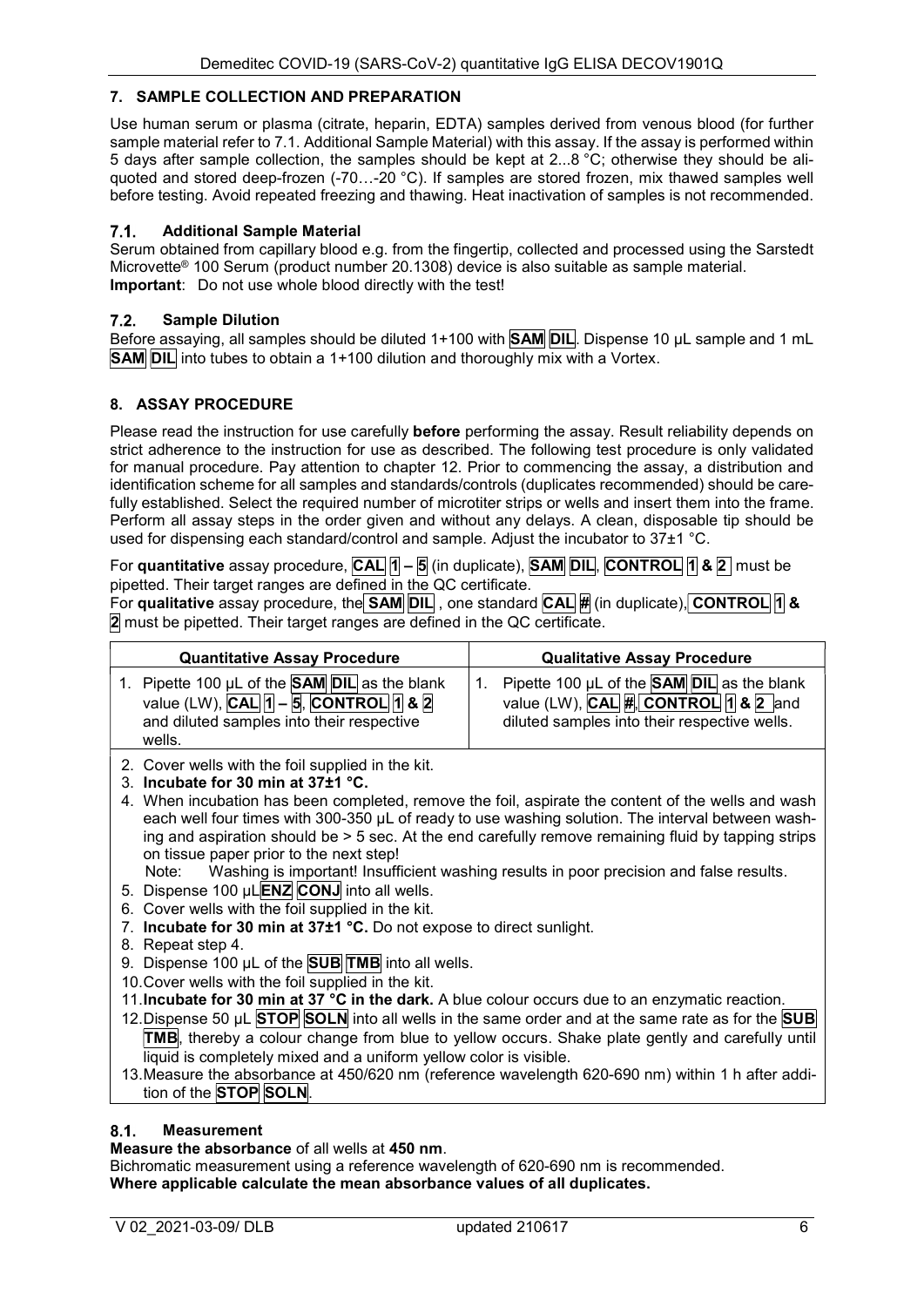## 9. RESULTS

## 9.1. Run Validation Criteria

The OD values of the blank (LW), CONTROL  $\eta$  &  $\eta$ , and CAL  $\eta$  – 5 must meet the specifications stated in the QC certificate.

The value of the calculated units of the **CONTROL**  $\eta$  &  $\eta$  must be within the range specified in the QC certificate. If any of the above requirements for OD values or unit values are not met, the test must be repeated.

# 9.2. Calculation of Results

# 9.2.1. Qualitative Results

## Calculation of Cut-off

Correction Factor (CF): To differentiate between positive and negative samples a Cut-off value has been defined. This Cut-off value is correlated with the specific standard  $\overline{CAL}$   $\overline{H}$  by a lot-specific Correction Factor (refer to QC certificate ).

The Cut-off OD value is the mean absorbance value of the  $\overline{CAL}$  # determinations x Correction Factor (CF):

OD Cut-off 
$$
(\triangle 10 \text{ AU}) = \frac{\text{CAL} \pm \text{ DO1} + \text{CAL} \pm \text{ DO2}}{2} \times \text{CF}
$$

## Results in Arbitrary Units

Sample (mean) absorbance value x 10

 $\frac{20}{\text{Cut-off}}$  = AU (Arbitrary Units)

Example:  $OD_{Sample} = 1.591$ ;  $OD_{Cut-off} = 0.43$  $\frac{1.591 \times 10}{0.43}$  = 37 AU

## 9.2.2. Quantitative Results

In order to obtain quantitative results in AU/mL or IU/mL plot the (mean) absorbance values of CAL  $\overline{1}$  –  $\overline{5}$  and the blank (LW) on the y-axis against their corresponding concentrations (refer to the QC certificate ) on the x-axis and draw the best-fit curve through the plotted points. Read results from this calibration curve employing the (mean) absorbance values of each sample and control.

## Typical Calibration Curve



## Reporting of Results in International Units (IU/mL)

The COVID-19 (SARS-CoV-2) quantitative IgG has been calibrated against the "First WHO International Standard for anti-SARS-CoV-2 immunoglobulin (human)", NIBSC code: 20/136. The WHO assigned an arbitrary unitage of 1000 IU/mL for neutralising activity and 1000 IU/mL for binding activity. Please refer to the QC certificate for the lot specific assignment of International Standard Units (IU/mL) for  $\overline{CAL}$   $\overline{A}$  –  $\overline{S}$ . Perform calculation for the patient specimens as described above using IU/mL for the

standards instead of AU/mL.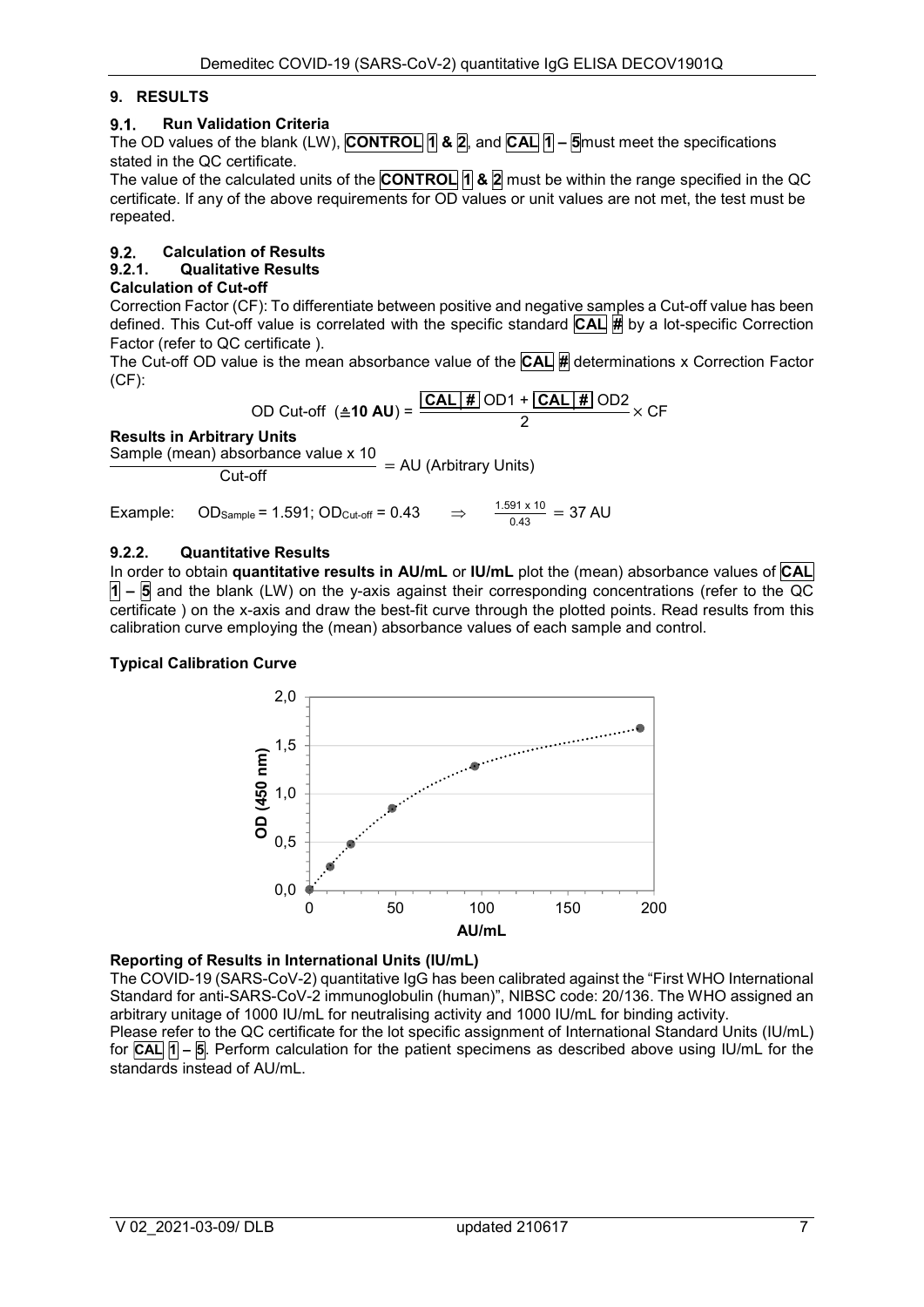| 9.3.        | <b>Interpretation of Results</b> |                                                                                                                                                                                                                                                                                                                                                                                               |  |  |  |  |  |
|-------------|----------------------------------|-----------------------------------------------------------------------------------------------------------------------------------------------------------------------------------------------------------------------------------------------------------------------------------------------------------------------------------------------------------------------------------------------|--|--|--|--|--|
| qualitative | quantitatiev                     | Interpretation                                                                                                                                                                                                                                                                                                                                                                                |  |  |  |  |  |
| $<$ 9 AU    | $< 9$ AU/mL                      | No significant level of antibodies to SARS-CoV-2 in patient sample. Re-<br>sult does however not exclude infection with SARS-CoV-2. Serological<br>evidence is best obtained by testing of paired acute and convalescent-<br>phase samples obtained several weeks apart.                                                                                                                      |  |  |  |  |  |
| $9 - 11$ AU | $9 - 11$ AU/m                    | Equivocal results should only be interpreted as initial evidence for de-<br>tection of antibodies to SARS-CoV-2. Additional testing is recommended<br>for equivocal test results. Serological evidence is best obtained by test-<br>ing of paired acute- and convalescent-phase samples obtained 2 to 4<br>weeks apart. If the result is equivocal again the sample is judged as<br>negative. |  |  |  |  |  |
| $> 11$ AU   | $> 11$ AU/mL                     | Antibodies to SARS-CoV-2 presumptively detected in patient sample.<br>Contact with the antigen (pathogen resp. vaccine) can be assumed.                                                                                                                                                                                                                                                       |  |  |  |  |  |

Diagnosis of an infectious disease should not be established on the basis of a single test result. A precise diagnosis should take into consideration clinical history, symptomatology as well as serological data. In immunocompromised patients and newborns serological data only have restricted value.

The COVID-19 (SARS-CoV-2) quantitative IgG has been calibrated against the "First WHO International Standard for anti-SARS-CoV-2 immunoglobulin (human)", NIBSC code: 20/136. Quantitative results in IU/mL provide information about the level of IgG antibodies present.

Important: no reliable data are yet available regarding the correlation of an IgG titer and the presence or duration of immune protection after infection or vaccination.

## 10. SPECIFIC PERFORMANCE CHARACTERISTICS

The results refer to the groups of samples investigated; these are not guaranteed specifications. For further information about the specific performance characteristics please contact Demeditec Diagnostics GmbH.

## 10.1. Precision

A precision sample panel consisting of a negative, a low positive, a moderate positive and a high positive sample were tested in a total of 11 independent runs over a period of 6 days. Tests were performed individually by three different persons. Within each run, each sample was tested in duplicate. Repeatability (Intra-Assay-Coefficient of variation) & Reproducibility (Inter-Assay-Coefficient of variation) were calculated.

|    |              |      | <b>Within-Run (Repeatability)</b> | <b>Between-Run (Reproducibility)</b> |       |  |
|----|--------------|------|-----------------------------------|--------------------------------------|-------|--|
|    | Mean (AU/mL) | SD   | %CV                               | SD                                   | %CV   |  |
| #1 | 6.22         | 0.38 | 5.93                              | 0.88                                 | 14.11 |  |
| #2 | 14.40        | 0.88 | 6.37                              | 1.65                                 | 11.44 |  |
| #3 | 21.13        | 0.78 | 3.78                              | 1.77                                 | 8.37  |  |
| #4 | 32.03        | 1.62 | 5.00                              | 1 77                                 | 5.52  |  |

## 10.2. Diagnostic Specificity

The diagnostic specificity is defined as the probability of the assay of scoring negative in the absence of the specific analyte. SARS-CoV-2 infections emerged in December 2019 in Wuhan, China. The expected prevalence values for blood donors from before December 2019 therefore amount to 0 %. The diagnostic specificity was determined by testing 392 specimens from asymptomatic individuals without a history of SARS-CoV-2 infection either confirmed by a negative PCR result or based on the time of sampling before emergence of SARS-CoV-2.

| <b>Sample Panel</b>       | <b>Number of</b><br>samples (n) | <b>Positive</b> | Equivocal | <b>Negative</b> | <b>Specificity</b><br>(Eqv excluded) | 95 % CI         |
|---------------------------|---------------------------------|-----------------|-----------|-----------------|--------------------------------------|-----------------|
| Blood donors<br>(Germany) | 258                             |                 |           | 257             | 100 %                                |                 |
| Blood donors<br>(US)      | 134<br>っ                        |                 |           | 132             | 98.51 %                              |                 |
| Total                     | 392                             | ◠               |           | 389             | 99.49 %                              | 98.16 - 99.94 % |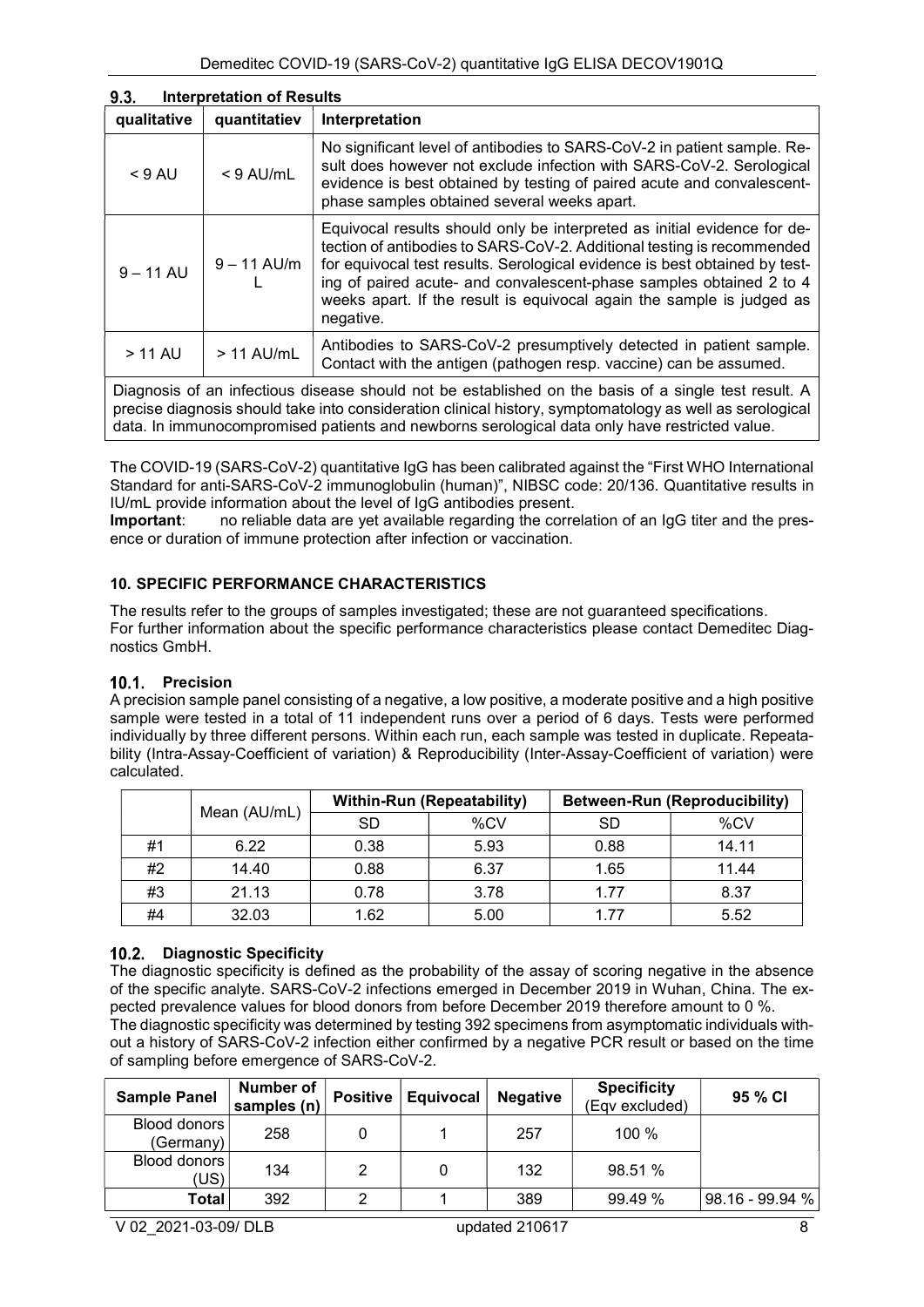#### 10.3. Diagnostic Sensitivity

The diagnostic sensitivity is defined as the probability of the assay of scoring positive in the presence of the specific analyte. A total of 146 samples from patients tested positive for SARS-CoV-2 RNA by RT-PCR were analyzed on the COVID-19 (SARS-CoV-2) quantitative IgG ELISA. Of these, 66 samples were from 48 symptomatic patients and 80 samples were from asymptomatic patients.

| Days post symptom<br>onset | Number of<br>samples (n) | <b>Positive</b> | <b>Equivocal</b> | <b>Negative</b> | <b>Sensitivity</b><br>(Eqv excluded) |
|----------------------------|--------------------------|-----------------|------------------|-----------------|--------------------------------------|
| $0 - 7$                    | 12                       |                 |                  | 10              | 16.67 %                              |
| $8 - 14$                   | 20                       | 15              |                  |                 | 78.95 %                              |
| $\geq 15$                  | 34                       | 33              |                  |                 | 100 %                                |
| asymptomatic               | 80                       | 73              |                  |                 | 96.05 %                              |

To determine the diagnostic sensitivity, the samples were sorted by the timing post symptom onset.

Only with increasing duration of infection the antibody production starts to rise to a detectable level. Individually, this can vary from a few days up to 2 weeks. At the beginning of an infection a negative test result is therefore not a criterion for exclusion of an acute SARS-CoV-2 infection.

#### Limit of Blank (LoB), Limit of Detection (LoD), Limit of Quantitation (LoQ)

The LoB, LoD and LoQ were determined according to the approved quideline "CLSI. Evaluation of Detection Capability for Clinical Laboratory Measurement Procedures; Approved Guideline-Second Edition. CLSI document EP17-A2. Wayne, PA: Clinical and Laboratory Standards Institute; 2012".

LoB: 2.4 AU/mL

LoD: 3.6 AU/mL

LoQ: 12.3 AU/mL

#### 10.5. Linearity

Evaluation of assay linearity was performed according to the recommendations in "CLSI. Evaluation of Linearity of Quantitative Measurement Procedures. 2nd ed." CLSI guideline EP06. Clinical and Laboratory Standards Institute; 2020. The COVID-19 (SARS-CoV-2) quantitative IgG shows linearity from CAL **5** to **CAL** 1 with deviation from linearity within  $\pm$  15 %.

## 10.6. Method Comparison

|                                           |           | Positive | Equivocal | Negative | Total |
|-------------------------------------------|-----------|----------|-----------|----------|-------|
| COVID-19 (SARS CoV-2)<br>quantitative IgG | Positive  | 33       |           |          | 34    |
|                                           | Equivocal |          |           |          |       |
|                                           | Negative  |          |           | 34       | 36    |
| Total                                     |           | 37       |           | 35       | 72    |

Positive Percent Agreement (PPA): 94.29 % Negative Percent Agreement (NPA): 97.14 % Overall Percent Agreement (OPA): 95.71 %

(Equivocal samples on both assays excluded from calculation)

|                                           |           | Positive | Equivocal | Negative | Total |
|-------------------------------------------|-----------|----------|-----------|----------|-------|
| COVID-19 (SARS CoV-2)<br>quantitative IgG | Positive  | 30       |           | J        | 34    |
|                                           | Equivocal |          |           |          |       |
|                                           | Negative  |          |           | 35       | 36    |
| Total                                     |           | 31       |           | 39       | 77    |

Positive Percent Agreement (PPA): 100 % Negative Percent Agreement (NPA): 92.11 % Overall Percent Agreement (OPA): 95.59 % (Equivocal samples on both assays excluded from calculation)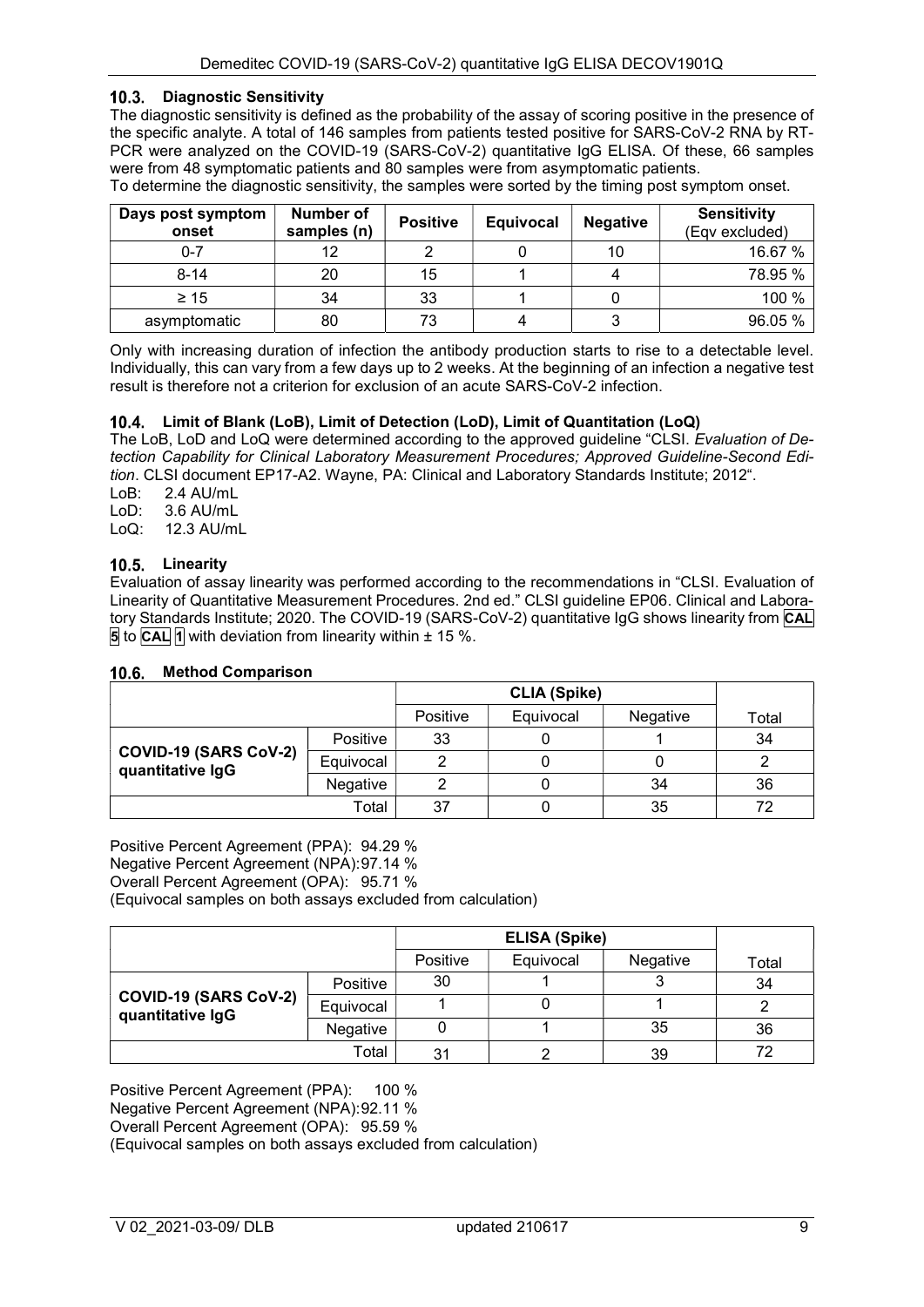## 10.7. Interferences

The COVID-19 (SARS-CoV-2) quantitative IgG ELISA was evaluated for interferences according to guideline EP07-A3 ("Interference Testing in Clinical Chemistry" from the Clinical and Laboratory Standards Institute). Four samples, two equivocal, a moderate positive and a high positive sample were spiked with high levels of interferents and were tested along with the unspiked sample. The following table shows the tested substances added to patient samples at the indicated concentrations. These correspond to the recommendations in the CLSI guideline to represent pathological elevated concentrations in patient samples.

| <b>Interferent</b>   | <b>Concentration tested</b> |
|----------------------|-----------------------------|
| <b>Albumin</b>       | $60$ mg/mL                  |
| <b>Bilirubin</b>     | $0.4$ mg/mL                 |
| Cholesterol          | 4 mg/mL                     |
| Hemoglobin           | $10$ mg/mL                  |
| <b>Triglycerides</b> | 15 mg/mL                    |

No clinically significant interference effect was found for all tested substances in the COVID-19 (SARS-CoV-2) quantitative IgG ELISA.

#### 10.8. Cross Reactivity

65 samples with antibody activities to potentially cross reacting parameters (including antibodies to several members of the Coronaviridae family) were tested to evaluate the cross reactivity of the assay.

| Samples positive for antibodies to | <b>Number of</b><br>samples (n) | <b>Positive</b> | Equivo-<br>cal | Nega-<br>tive |
|------------------------------------|---------------------------------|-----------------|----------------|---------------|
| human coronavirus 229E (HCoV-229E) |                                 |                 |                |               |
| human coronavirus NL63 (HCoV-NL63) |                                 |                 |                |               |
| human coronavirus HKU1 (HCoV-HKU1) | 5                               |                 |                | 5             |
| human coronavirus OC43 (HCoV-OC43) | 5                               |                 |                | 5             |
| <b>ANA</b>                         |                                 |                 |                | 5             |
| Haemophilus influenzae             | h.                              |                 |                |               |
| hepatitis B virus (HBV)            |                                 |                 |                | 5             |
| hepatitis C virus (HCV)            |                                 |                 |                | 5             |
| <b>HIV</b>                         | 10                              |                 |                | 10            |
| Influenza A virus                  |                                 |                 |                | 5             |
| Influenza B virus                  |                                 |                 |                | 5             |
| Respiratory syncytial virus (RSV)  |                                 |                 |                |               |

Cross reactions with antibodies to Haemophilus influenzae cannot be excluded. Cross reactivity with other human coronaviruses should be considered for result interpretation.

#### 11. LIMITATIONS OF THE PROCEDURE

Bacterial contamination or repeated freeze-thaw cycles of the sample may affect the absorbance values.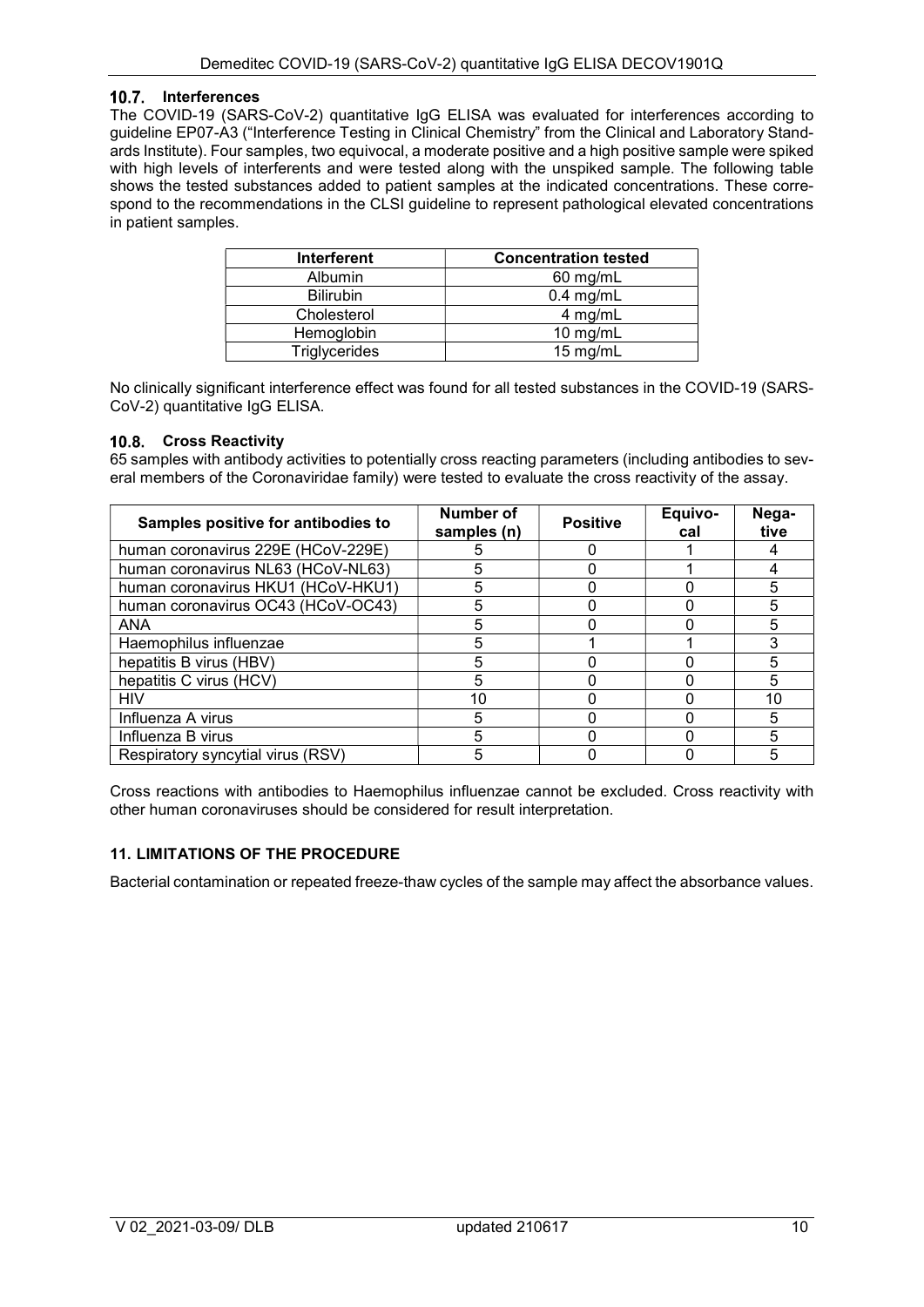## 12. PRECAUTIONS AND WARNINGS

- The test procedure, the information, the precautions and warnings in the instructions for use have to be strictly followed. The use of the testkits with analyzers and similar equipment has to be validated. Any change in design, composition and test procedure as well as for any use in combination with other products not approved by the manufacturer is not authorized; the user himself is responsible for such changes. The manufacturer is not liable for false results and incidents for these reasons. The manufacturer is not liable for any results by visual analysis of the patient samples.
- Only for in-vitro diagnostic use.
- All materials of human or animal origin should be regarded and handled as potentially infectious.
- All components of human origin used for the production of these reagents have been tested for anti-HIV antibodies, anti-HCV antibodies and HBsAg and have been found to be non-reactive.
- Do not interchange reagents or Microtiterplates of different production lots.
- No reagents of other manufacturers should be used along with reagents of this test kit.
- Do not use reagents after expiry date stated on the label.
- Use only clean pipette tips, dispensers, and lab ware.
- Do not interchange screw caps of reagent vials to avoid cross-contamination.
- Close reagent vials tightly immediately after use to avoid evaporation and microbial contamination.
- After first opening and subsequent storage check conjugate and standard/control vials for microbial contamination prior to further use.
- To avoid cross-contamination and falsely elevated results pipette patient samples and dispense reagents without splashing **accurately** into the wells.
- The ELISA is only designed for qualified personnel following the standards of good laboratory practice (GLP).
- For further internal quality control each laboratory should additionally use known samples

## 12.1. Safety note for reagents containing hazardous substances

Reagents may contain CMIT/MIT (3:1) or acidic substances (refer to 4.1). Therefore, the following hazard and precautionary statements apply.

| <b>WASH SOLN 20x</b><br><b>ENZ CONJ</b><br><b>SAM DIL</b> |                                                        |                                                                  |  |  |  |
|-----------------------------------------------------------|--------------------------------------------------------|------------------------------------------------------------------|--|--|--|
| Warning                                                   | H317                                                   | May cause an allergic skin reaction.                             |  |  |  |
|                                                           | P <sub>261</sub>                                       | Avoid breathing spray                                            |  |  |  |
|                                                           | P <sub>280</sub>                                       | Wear protective gloves/protective clothing/eye protection.       |  |  |  |
|                                                           | P302+P352                                              | IF ON SKIN: Wash with plenty of soap and water.                  |  |  |  |
|                                                           | P333+P313                                              | If skin irritation or rash occurs: Get medical advice/attention. |  |  |  |
|                                                           | P362+P364                                              | Take off contaminated clothing and Wash it before reuse.         |  |  |  |
| <b>STOP SOLN</b>                                          |                                                        |                                                                  |  |  |  |
| Warning                                                   | H <sub>290</sub>                                       | May be corrosive to metals.                                      |  |  |  |
|                                                           | H319                                                   | Causes serious eye irritation.                                   |  |  |  |
|                                                           | P <sub>234</sub>                                       | Keep only in original container.                                 |  |  |  |
|                                                           | P280                                                   | Wear protective gloves/protective clothing/eye protection.       |  |  |  |
|                                                           | P305+P351+P338                                         | IF IN EYES: Rinse cautiously with water for several minutes.     |  |  |  |
|                                                           |                                                        | Remove contact lenses, if present and easy to do. Continue       |  |  |  |
|                                                           |                                                        | rinsing.                                                         |  |  |  |
|                                                           | P337+P313                                              | If eye irritation persists: Get medical advice/attention.        |  |  |  |
|                                                           | P390                                                   | Absorb spillage to prevent material damage.                      |  |  |  |
|                                                           | ther information can be found in the safety data sheet |                                                                  |  |  |  |

Further information can be found in the safety data sheet

#### 12.2. Disposal Considerations

Residues of chemicals and preparations are generally considered as hazardous waste. The disposal of this kind of waste is regulated through national and regional laws and regulations. Contact your local authorities or waste management companies which will give advice on how to dispose hazardous waste.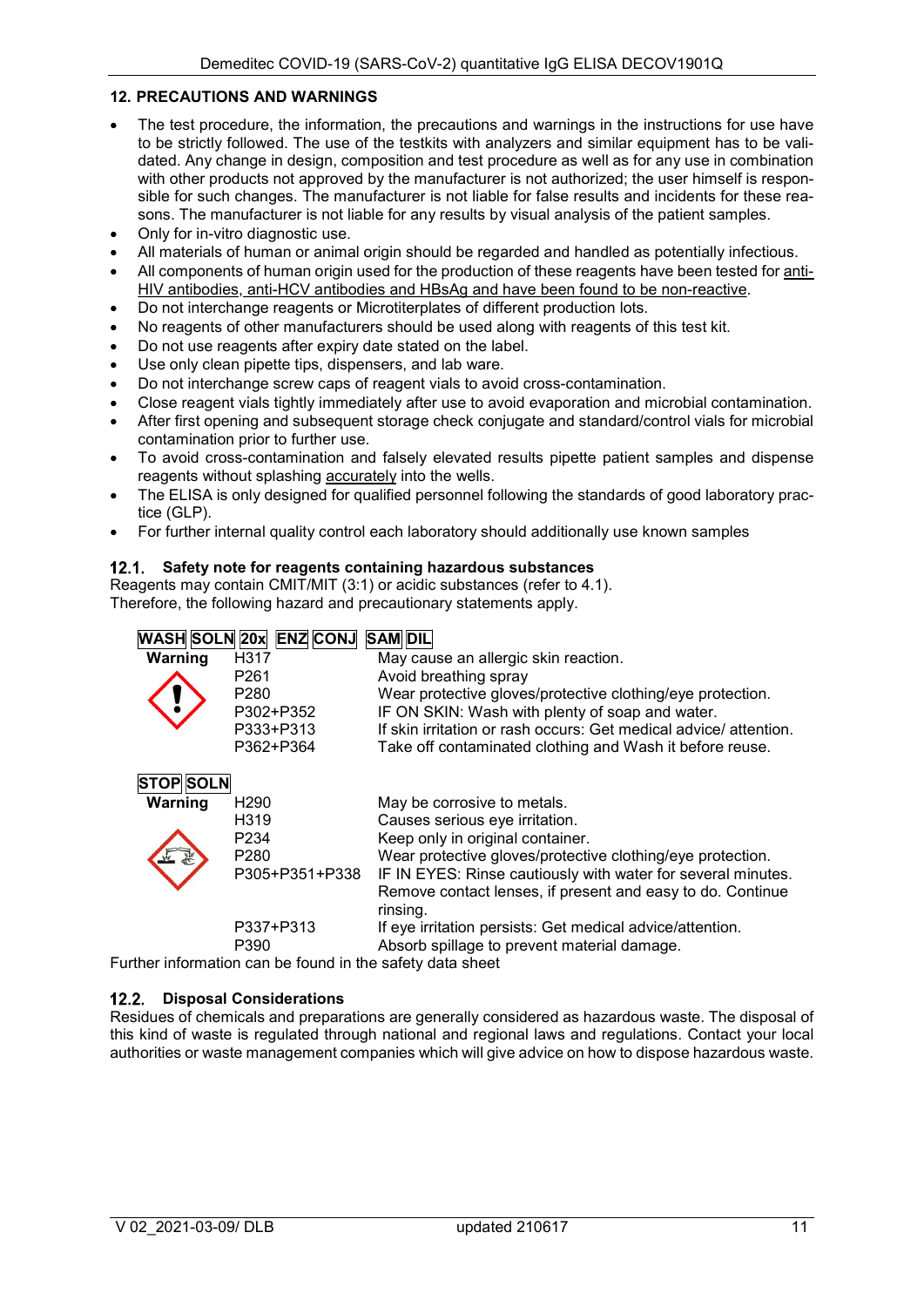#### **BIBLIOGRAPHY**

Alexander E. Gorbalenya; Susan C. Baker; Ralph S. Baric; Raoul J. de Groot; Christian Drosten; Anastasia A. Gulyaeva et al. (2020): The species Severe acute respiratory syndrome-related coronavirus: classifying 2019-nCoV and naming it SARS-CoV-2. In Nature microbiology 5 (4), pp. 536– 544. DOI: 10.1038/s41564-020-0695-z.

Amanat, Fatima; Stadlbauer, Daniel; Strohmeier, Shirin; Nguyen, Thi H. O.; Chromikova, Veronika; McMahon, Meagan et al. (2020): A serological assay to detect SARS-CoV-2 seroconversion in humans. In Nature medicine 26 (7), pp. 1033–1036. DOI: 10.1038/s41591-020-0913-5.

Galipeau, Yannick; Greig, Matthew; Liu, George; Driedger, Matt; Langlois, Marc-André (2020): Humoral Responses and Serological Assays in SARS-CoV-2 Infections. In Frontiers in immunology 11, p. 610688. DOI: 10.3389/fimmu.2020.610688.

Liu, Lihong; Wang, Pengfei; Nair, Manoj S.; Yu, Jian; Rapp, Micah; Wang, Qian et al. (2020): Potent neutralizing antibodies against multiple epitopes on SARS-CoV-2 spike. In Nature 584 (7821), pp. 450– 456. DOI: 10.1038/s41586-020-2571-7.

Prévost, Jérémie; Gasser, Romain; Beaudoin-Bussières, Guillaume; Richard, Jonathan; Duerr, Ralf; Laumaea, Annemarie et al. (2020): Cross-Sectional Evaluation of Humoral Responses against SARS-CoV-2 Spike. In Cell Reports. Medicine 1 (7), p. 100126. DOI: 10.1016/j.xcrm.2020.100126.

RKI (Ed.): Epidemiologischer Steckbrief zu SARS-CoV-2 und COVID-19.

Available online at https://www.rki.de/DE/Content/InfAZ/N/Neuartiges\_Coronavirus/Steckbrief.html. (accessed: 08.02.2021)

WHO: Clinical management of COVID-19. Interim guidance. 27 May 2020.

Available online at https://www.who.int/publications/i/item/clinical-management-of-covid-19, WHO Reference Number: WHO/2019-nCoV/clinical/2020.5, accessed: 08.02.2021.

Zhou, Peng; Yang, Xing-Lou; Wang, Xian-Guang; Hu, Ben; Zhang, Lei; Zhang, Wei et al. (2020): A pneumonia outbreak associated with a new coronavirus of probable bat origin. In Nature 579 (7798), pp. 270–273. DOI: 10.1038/s41586-020-2012-7.

## ABBREVIATIONS

| <b>CMIT</b> | 5-chloro-2-methyl-4-isothiazolin-3-one |  |
|-------------|----------------------------------------|--|
| MIT         | 2-methyl-2H-isothiazol-3-one           |  |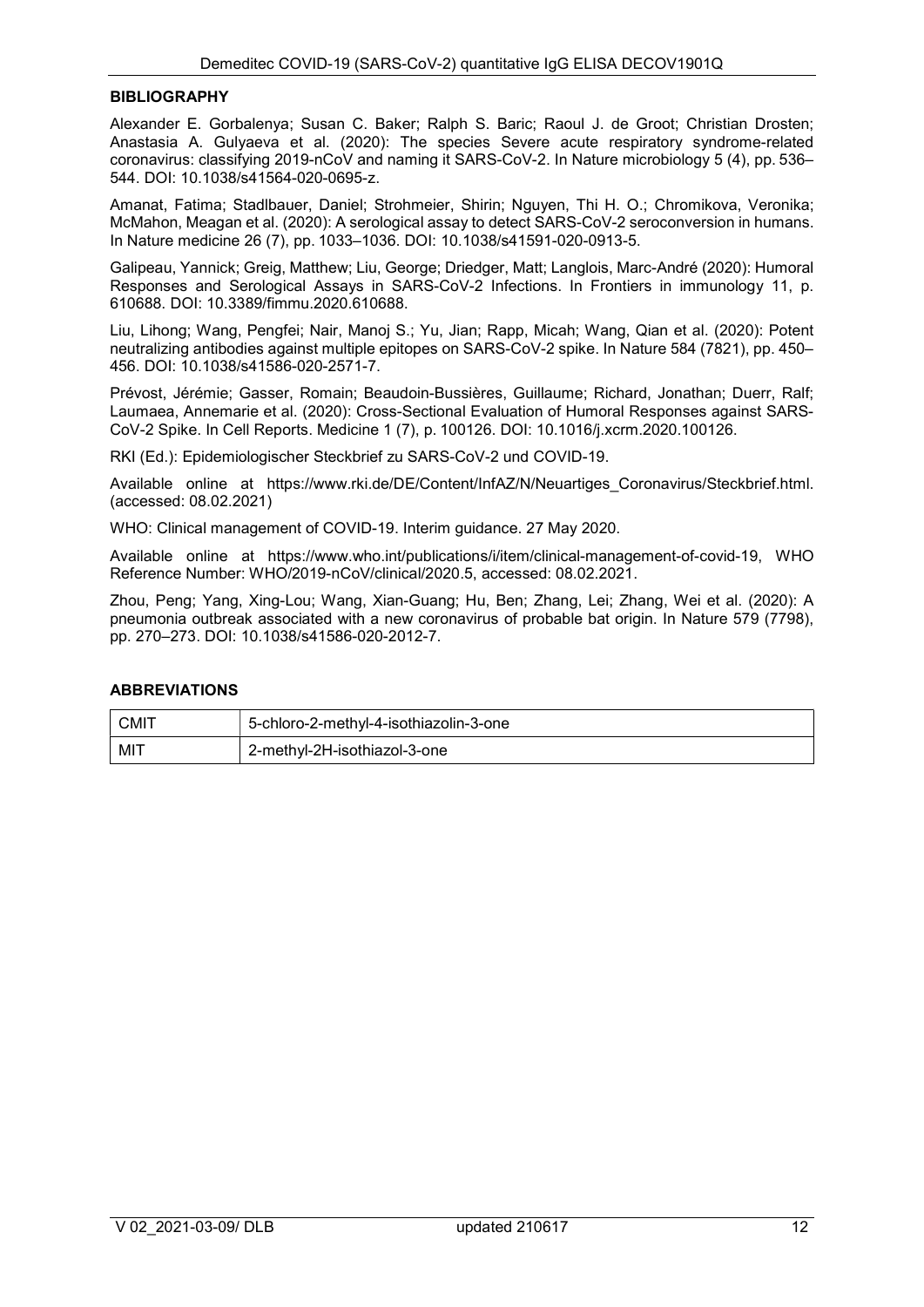## SUMMARY OF TEST PROCEDURE

#### SCHEME OF THE ASSAY

COVID-19 (SARS-CoV-2) quantitative IgG

## Test Preparation

Prepare reagents and samples as described. Establish the distribution and identification plan for all samples and standards/controls. Select the required number of microtiter strips or wells and insert them into the holder.

|                           | <b>SAM DIL</b> | $CAL$ $1 - 5$  | <b>Assay Procedure</b><br>$CAL$ # | <b>CONTROL</b> <sup>1</sup> | <b>CONTROL</b> 2 | Sample<br>(diluted<br>$1+100$ ) |
|---------------------------|----------------|----------------|-----------------------------------|-----------------------------|------------------|---------------------------------|
| Quantitative<br>Procedure | $100 \mu L$    | $100 \mu L$    | ۰                                 | $100 \mu L$                 | 100 µL           | $100 \mu L$                     |
| Qualitative<br>Procedure  | $100 \mu L$    | $\blacksquare$ | $100 \mu L$                       | $100 \mu L$                 | $100 \mu L$      | 100 µL                          |

| Cover wells with foil supplied in the kit<br>Incubate for 30 min at 37±1 °C                                                                                    |
|----------------------------------------------------------------------------------------------------------------------------------------------------------------|
| Wash each well four times with 300-350 µL of Washing Buffer                                                                                                    |
| Add 100 µL <b>ENZ</b> CONJ to all wells<br>Cover wells with foil supplied in the kit<br>Incubate for 30 min at $37\pm1$ °C<br>Do not expose to direct sunlight |
| Wash each well four times with 300-350 µL of Washing Buffer                                                                                                    |
| Add 100 $\mu$ L SUB TMB to all wells<br>Cover wells with foil supplied in the kit<br>Incubate for 30 min at 37±1 °C in the dark                                |
| Add 50 µL STOP SOLN                                                                                                                                            |
| Photometric measurement at 450/620 nm<br>(reference wavelength: 620-690 nm)                                                                                    |